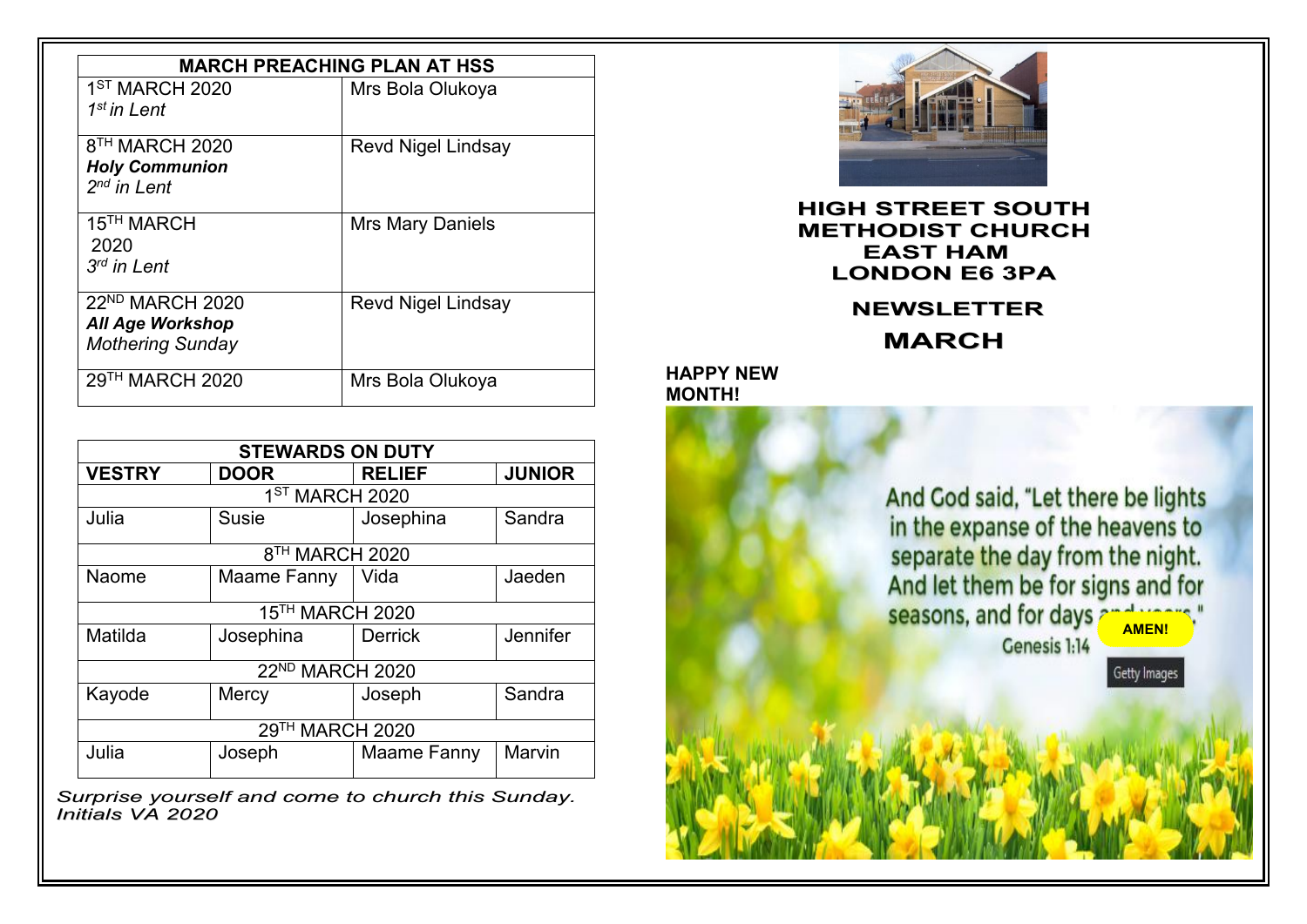May this month be filled with peace, hope, abundance blessings, love, joy, good health, prosperity and divine grace in Jesus mighty name.

> **Minister:** Revd. Nigel Lindsay **Day Off:** Friday **Tel:** 020 8548 4945

**Contact number: Email:** [pastornigel19@yahoo.co.uk](mailto:pastornigel19@yahoo.co.uk) **Telephone No.** 020 8 548 4945 **Website.** [www.hssmethodist.org.uk](http://www.hssmethodist.org.uk)

**Senior Steward:** Mrs Grace Oji

**Family Worship Every Sunday at 11:00AM**

**Fellowship Every Monday at 14:00PM**

**Bible Study Check time / venue**

**All Are Welcome!**



*"Therefore being justified by faith, we have peace with God through our Lord Jesus Christ" ROMANS 5:1*

*Reading for the Month:*

The Book of ROMANS: Chapter 5 verse 1 - 21.

### *Prayer Requests:*

- The people and countries affected with coronavirus.
- All those suffering from any illness or going through personal difficulties.
- All those finding life stressful and distressing.
- Continue to pray for Matilda, Gladys, George, Joan, Elwin, Maame Fanny Gloria, Mr Owusu and anyone you know.

### **Church Council Meeting:**

Monday 2<sup>nd</sup> March 2020. Venue: High Street **||** Methodist Church. Time: 7:30PM. Representative/s please note to attend

### *Lent Bible Studies:*

On Wednesdays for 5 weeks. Starting from  $4^{\text{th}}$   $\parallel$ March at Pilgrims Way. Time: 2pm or St Marys Church at 6.30pm. All are welcome.

### *Thursday Family Games, Coffee and Chat:*

Come and have a chat, meet the community and refreshment every Thursday at High Street South Methodist Church

Time: 10 – 11:30AM. Everyone is welcome.

# *Women's World Day of Prayers***:**

*Rise! Take Your Mat and Walk*

On Friday 6<sup>th</sup> March 2020: Venue: High Street || South Methodist Church at 11:00AM. Everyone is welcome to attend the service, men, women – people of all ages.